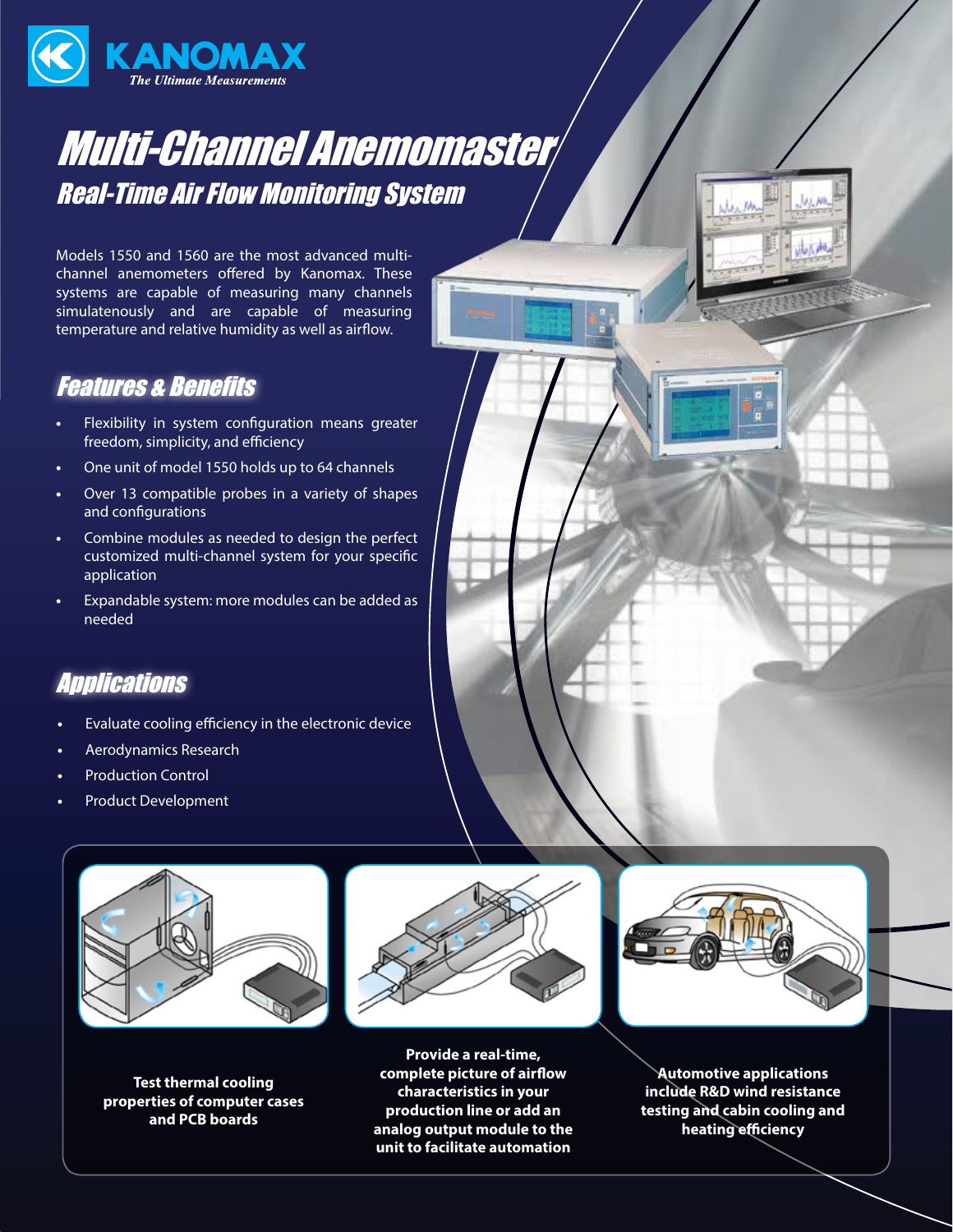| <b>Main Unit Specifications</b> |                                                     |                          |  |  |  |  |  |
|---------------------------------|-----------------------------------------------------|--------------------------|--|--|--|--|--|
| Model                           | 1550                                                | 1560                     |  |  |  |  |  |
| <b>Air Velocity Ranges</b>      | Varies by probe, see below for probe specifications |                          |  |  |  |  |  |
| <b>Resolution</b>               | $0.01 \text{ m/s}$                                  |                          |  |  |  |  |  |
| <b>Temperature Ranges</b>       | Varies by probe, see below for probe specifications |                          |  |  |  |  |  |
| <b>Resolution</b>               | $0.1^{\circ}$ C                                     |                          |  |  |  |  |  |
| <b>Relative Humidity Ranges</b> | Varies by probe, see below for probe specifications |                          |  |  |  |  |  |
| <b>Resolution</b>               | $0.1\%$ RH                                          |                          |  |  |  |  |  |
| Interface                       | RS232C for PC Connection & Cascade Option           |                          |  |  |  |  |  |
|                                 | <b>Centronics for Printer Output</b>                |                          |  |  |  |  |  |
| <b>Analog Output</b>            | 0 to 5V *Option with D/A Module                     |                          |  |  |  |  |  |
| <b>Power Supply</b>             | <b>AC Adapter</b>                                   |                          |  |  |  |  |  |
| <b>Dimensions</b>               | W 430 x H 140 x D 500 mm                            | W 2226 x H 140 x D 350mm |  |  |  |  |  |
| Weight                          | 10 kg                                               | 15 kg                    |  |  |  |  |  |



## Probe Specifications

| Model   | Probe<br>Type    | <b>Velocity</b><br>Range    | Temp.<br>Range     | <b>RH</b><br>Range | Primary<br>Feature                                                      |
|---------|------------------|-----------------------------|--------------------|--------------------|-------------------------------------------------------------------------|
| 0962-00 | Uni-Directional  | 20-9840 fpm (0.10-50.0 m/s) | n/a                | n/a                | tip is designed so it can easily be mounted in place                    |
| 0963-00 | Uni-Directional  | 20-9840 fpm (0.10-50.0 m/s) | n/a                | n/a                | basic probe                                                             |
| 0965-00 | Omni-Directional | 20-4920 fpm (0.10-25.0 m/s) | n/a                | n/a                | spherical-tip probe with horn                                           |
| 0965-01 | Omni-Directional | 20-4920 fpm (0.10-25.0 m/s) | n/a                | n/a                | spherical-tip probe (no horn)                                           |
| 0965-03 | Omni-Directional | 20-4920 fpm (0.10-25.0 m/s) | n/a                | n/a                | miniature i-shaped probe                                                |
| 0965-04 | Omni-Directional | 20-4920 fpm (0.10-25.0 m/s) | n/a                | n/a                | miniature L-shaped probe                                                |
| 0965-07 | Omni-Directional | 20-4920 fpm (0.10-25.0 m/s) | n/a                | n/a                | miniature i-shaped probe, with independent temperature compensation     |
| 0965-08 | Omni-Directional | 20-4920 fpm (0.10-25.0 m/s) | n/a                | n/a                | miniature L-shaped probe, with independent temperature compensation     |
| 0965-09 | Omni-Directional | 20-9840 fpm (0.10-50.0 m/s) | n/a                | n/a                | spherical-tip probe, 80mm long                                          |
| 0965-10 | Omni-Directional | 20-9840 fpm (0.10-50.0 m/s) | n/a                | n/a                | spherical-tip probe, 400 mm long                                        |
| 0962-21 | Uni-Directional  | 20-9840 fpm (0.10-50.0 m/s) | 32-212°F (0-100°C) | n/a                | tip is designed so it can easily be mounted in place, with temp. sensor |
| 0963-21 | Uni-Directional  | 20-9840 fpm (0.10-50.0 m/s) | 32-212°F (0-100°C) | n/a                | basic probe with temp. sensor                                           |
| 0965-21 | Omni-Directional | 20-9840 fpm (0.10-50.0 m/s) | 32-212°F (0-100°C) | n/a                | spherical-tip probe with temp. sensor                                   |
| 0963-31 | Uni-Directional  | 20-9840 fpm (0.10-50.0 m/s) | 32-212°F (0-100°C) | 5.0-95.0%          | basic probe with temp. & RH sensors                                     |
| 0965-31 | Omni-Directional | 20-9840 fpm (0.10-50.0 m/s) | 32-212°F (0-100°C) | 5.0-95.0%          | spherical-tip probe with temp. & RH sensors                             |



green = velocity blue = velocity & temperature red = velocity, temperature & relative humidity